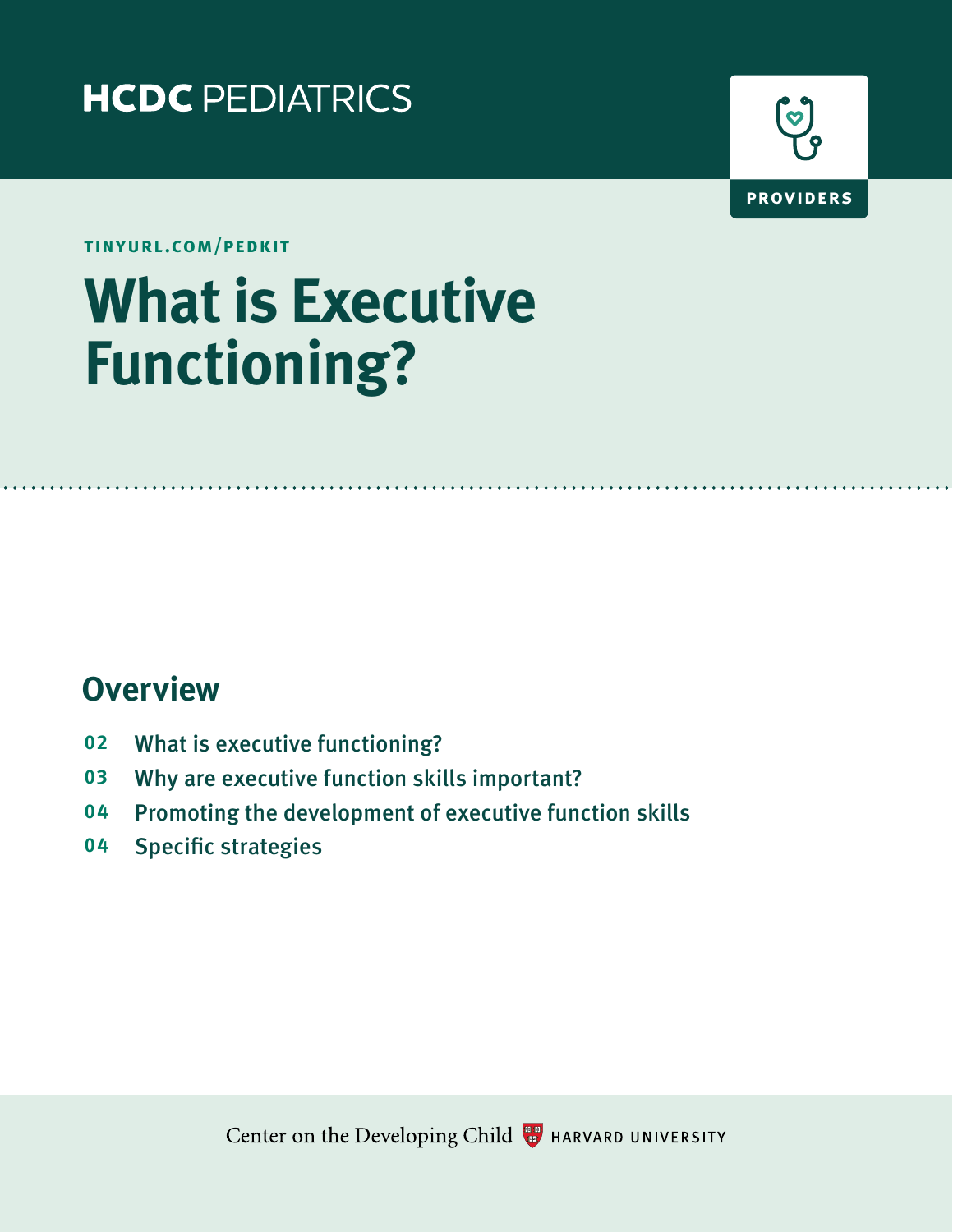# **What is executive functioning?**

A new evidence base has recognized that skills involved in executive functioning and self-regulation are essential not only for school achievement, but also for avoiding a wide range of population health problems.

[Executive function \(EF\) skills](https://developingchild.harvard.edu/science/key-concepts/executive-function/) help us plan, focus attention, switch gears, and juggle multiple tasks—much like an air traffic control system at a busy airport. These skills allow us to plan and prioritize tasks, manage impulses and emotions, and filter distractions. EF skills help children to calm down when excited, to maintain friendships through disagreements, and to work through problems, even when they are challenging. Children aren't born with these skills, but they are born with the potential to develop them, and the skills can be taught and strengthened over time.

These skills rely on three types of brain function: working memory, mental flexibility, and self-control. The areas of the brain involved in these functions continue to develop and mature throughout adolescence and well into our early 30s. This window provides pediatric healthcare providers with an opportunity to help children develop a skill set throughout their time in the pediatric medical home.

# **Why are executive function skills important?**

When children have had opportunities to develop executive function and self-regulation skills successfully, both individuals and society experience lifelong benefits.

### **good health**

**1**

Executive function skills help people make more positive choices about nutrition and exercise; to resist pressure to take risks, try drugs, or have unprotected sex; and to be more conscious of safety for ourselves and for children. Skill development in executive functioning primes our biological systems and coping skills to respond well to stress. For society, the outcome is a healthier population, a more productive workforce, and reduced health care costs.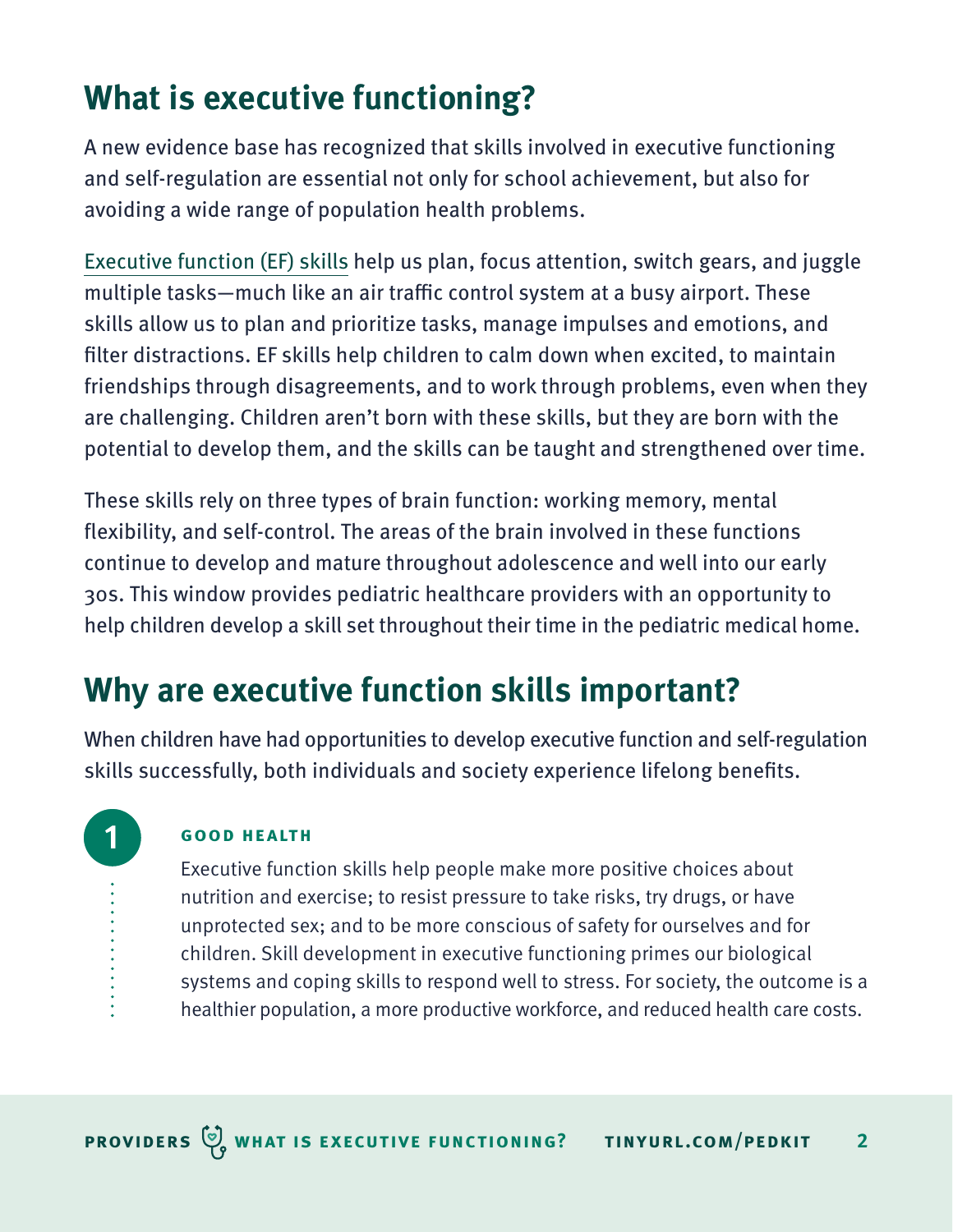**positive behaviors**

**2**

**4**

**3**

Executive functioning helps children develop skills of teamwork, leadership, decision-making, working toward goals, critical thinking, adaptability, and being aware of our own emotions as well as those of others. For society, the outcome is more stable communities, reductions in crime, and greater social cohesion.

### **school achievement**

In school environments in the United States, executive function skills help children remember and follow multi-step instructions, avoid distractions, control rash responses, adjust when rules change, persist at problem solving, and manage long-term assignments. For society, the outcome is a bettereducated population capable of meeting the challenges of the 21st century.

### **successful work**

Executive function skills increase our potential for economic success because we are better organized, able to solve problems that require planning, and prepared to adjust to changing circumstances. For society, the outcome is greater prosperity due to an innovative, competent, and flexible workforce.

### **How can we promote the development of EF skills in pediatric practice?**

Much like encouraging reading, healthy nutrition, and good sleep hygiene at well child visits helps encourage these habits at home, talking with caregivers about bringing experiences that build executive functioning into their daily lives promotes the strengthening of these skills.

For children who struggle with behavior at home and at school, part of a comprehensive approach can include activity suggestions that practice skills of self-regulation and executive functioning, which when strengthened, can help to regulate impulse control and sustain attention.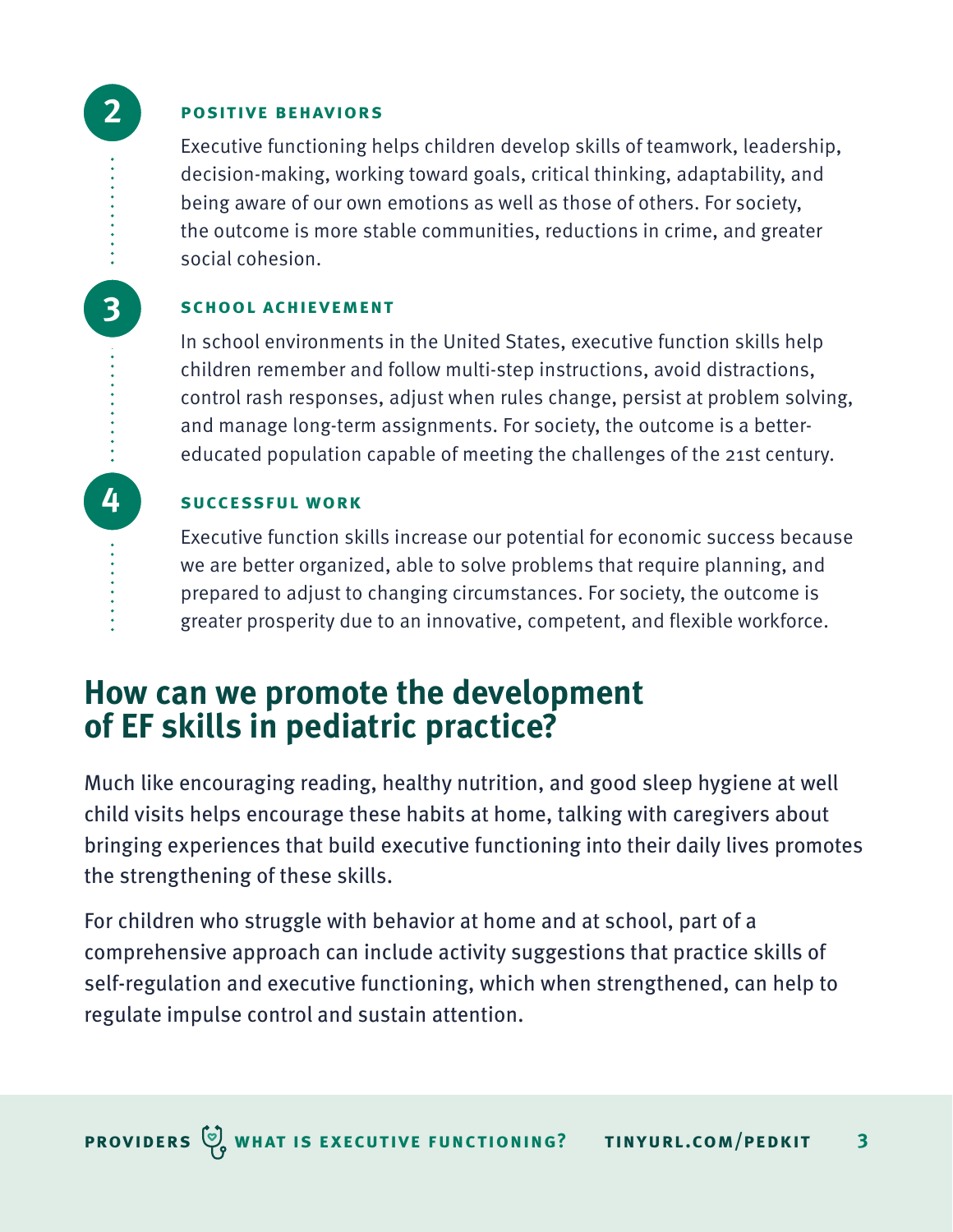Providing these suggestions proactively, before behavioral and learning problems emerge, supports healthy development. Continuing to offer suggestions throughout adolescence supports our patients during that critical time of development.

Encouraging caregivers to talk about this type of skill-building with their child's teacher or daycare provider, even among our youngest learners, helps to carry skill practice into multiple areas of a child's life.

## **Specific strategies:**

**1**

**2**

**3**

### **the well child visit**

In the well child visit, providers can ask about what types of activities caregivers enjoy doing with children in their care. Because the development of EF and self-regulation (SR) skills starts early, it is appropriate to consider these conversations beginning as early as the 2-month visit. Celebrate what families are already doing to promote EF and SR and help make the connection between how activities they are already doing are helping to build a strong brain foundation. Empower caregivers to be the leaders in determining and directing what activities and strategies work for them.

### **seek connection**

Think of ways that your practice can help foster social connection among adults so that caregivers can learn from and support each other. Could you connect new mothers with similar age infants, or families whose younger children or adolescents have similar types of learning challenges?

### **routines are key**

Provide resources and guidelines for how to establish routines at home that nurture and support children throughout their daily activities. Children thrive on the predictability of mostly the same things happening mostly around the same time every day. Lack of predictable and stable daily routines at home can make it hard for children to develop executive function skills.